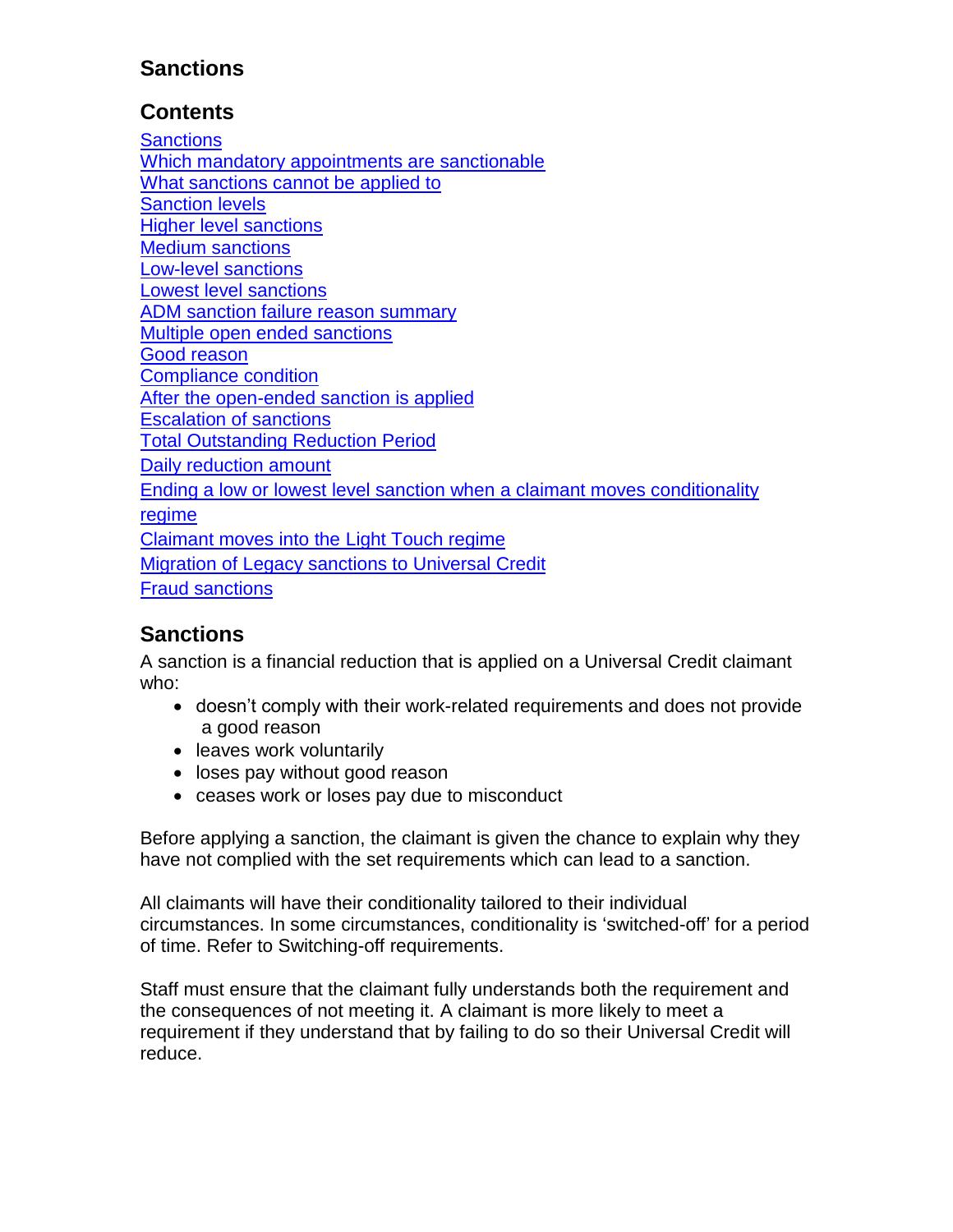The claimant must understand that subsequent failures to meet requirements will result in an increased sanction length. Information about sanctions is available on the journal and agreed by the claimant when they accept their Claimant Commitment.

Before referring for or applying a sanction staff must consider if the claimant is a care leaver, has complex needs, is vulnerable, has a health condition or if there have been previous sanctions recorded in the last 12 months.

When considering a sanction referral for a care leaver where good cause has not already been identified, staff must speak to the Care Leaver SPOC so that any additional information can be taken into account. The Care Leaver SPOC will then contact the Local Authority Personal Advisor (or equivalent representative in Scotland as they don't have Personal Advisors) to consider any information received before proceeding with a sanction referral.

If a referral for, or a sanction is considered appropriate in these circumstances, a case conference is held to decide if it is correct to refer and apply a sanction.

When a Universal Credit claimant is sanctioned, they will receive Universal Credit at a reduced rate. Their payment may be reduced to zero depending on entitlement.

Action must be taken promptly as sanctions start from the date of the missed appointment.

A claimant who is subject to a sanction may apply for a Recoverable Hardship Payment.

If a claimant is entitled to Universal Credit and New Style Jobseeker's Allowance or New Style Employment and Support Allowance, the sanction only applies to the Universal Credit award.

### <span id="page-1-0"></span>**Which mandatory appointments are sanctionable**

Only low and lowest level sanctions can be applied if a claimant fails to attend any mandatory appointments including:

- Work Search Review low level sanction
- Commitments Review
- Self-Employment Review in the Start-up Period
- Work Focused Interview low or lowest level sanctions (depending on the regime)
- Employment and skills review (Youth Employment Programme)

### <span id="page-1-1"></span>**What sanctions cannot be applied to**

A claimant cannot be referred for, or have a sanction applied, if they are in one of the following Labour Market regimes:

- No Work Related Requirements
- Working Enough
- Light Touch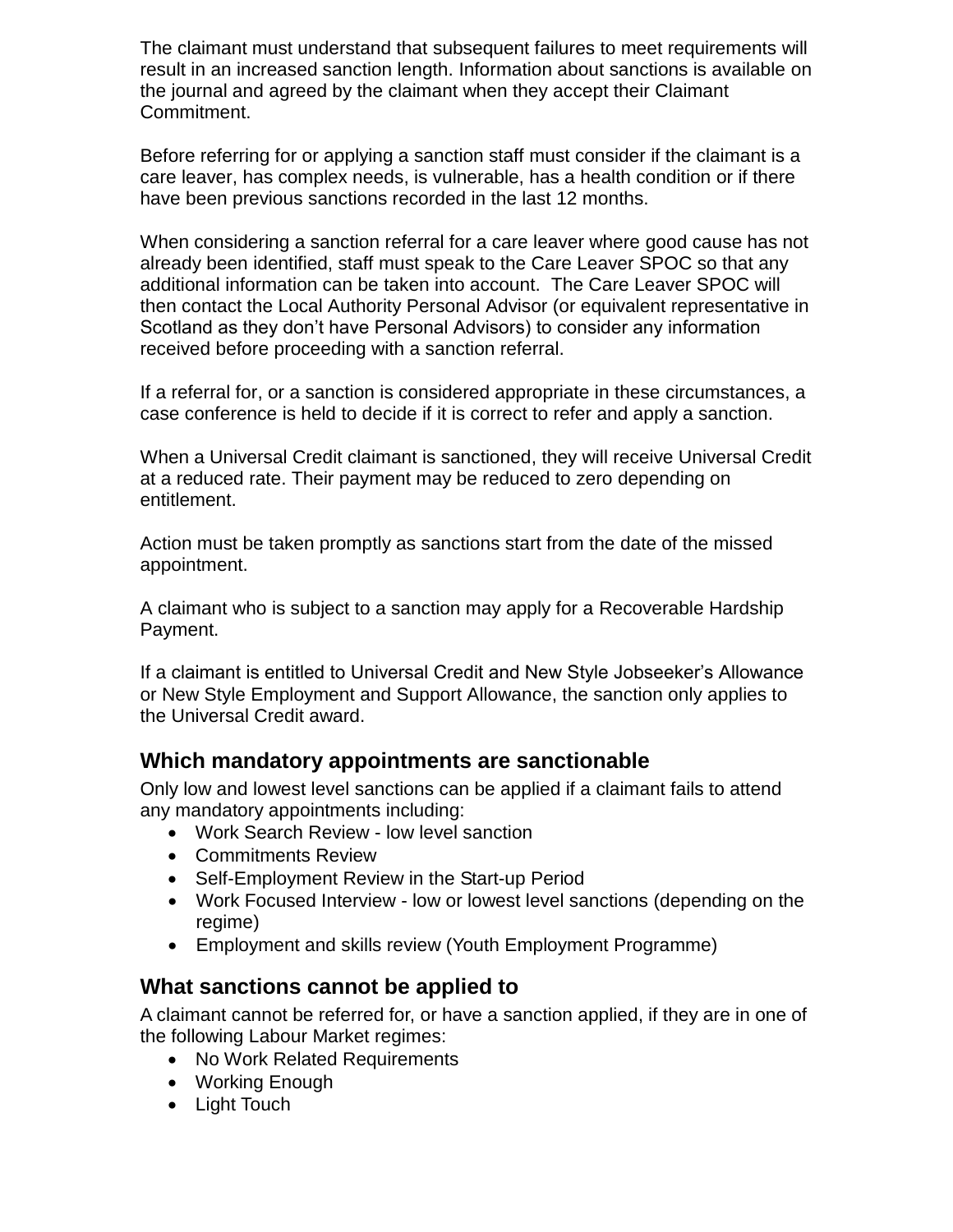However, if a claimant in one of the above groups reports a change of circumstances which moves them into another regime, they are required to attend an interview to consider imposing work-related requirements. If the claimant then fails to attend the interview, they can be referred for a sanction.

A sanction cannot be applied if a claimant was not entitled to Universal Credit on the day of the appointment which they failed to attend.

Sanctions do not apply for failure to attend the following types of interview:

- Initial Evidence Interview
- First Commitments meeting
- Habitual Residence Test interview

# <span id="page-2-0"></span>**Sanction levels**

The duration of the sanction depends on the level applied. In Universal Credit there are four levels of sanction:

- higher
- medium
- low
- **•** lowest

### <span id="page-2-1"></span>**Higher level sanctions**

Higher level sanctions apply to claimants subject to All Work Related Requirements Light Touch or Intensive Work Search regimes who:

- leave paid work or lose pay through misconduct
- leave paid work or lose pay voluntarily without good reason
- fail to apply for a particular vacancy without good reason
- fail to take up an offer of paid work without good reason

For claimants aged 18 and over, higher level sanctions will be for a fixed duration. Refer to Escalation of sanctions.

For eligible claimants aged 16-17, each higher level sanction will be for a fixed duration of either:

- 14 days if there has been no previous higher level failure in the 365 days prior to the current failure date
- 28 days if there has been a 14 or 28 day, higher level sanction imposed in the 365 days prior to (but not within14 days) of the current failure date

### **Loss of work or loss of earnings**

A sanction may apply when a claimant moves from the Working Enough regime to the Intensive Work Search or Light Touch regimes because they lost or reduced their earnings.

A sanction doesn't apply if:

- the loss of earnings or work is not the claimant's fault
- they have good reason for the loss of work or earnings
- the claimant remains in the Working Enough regime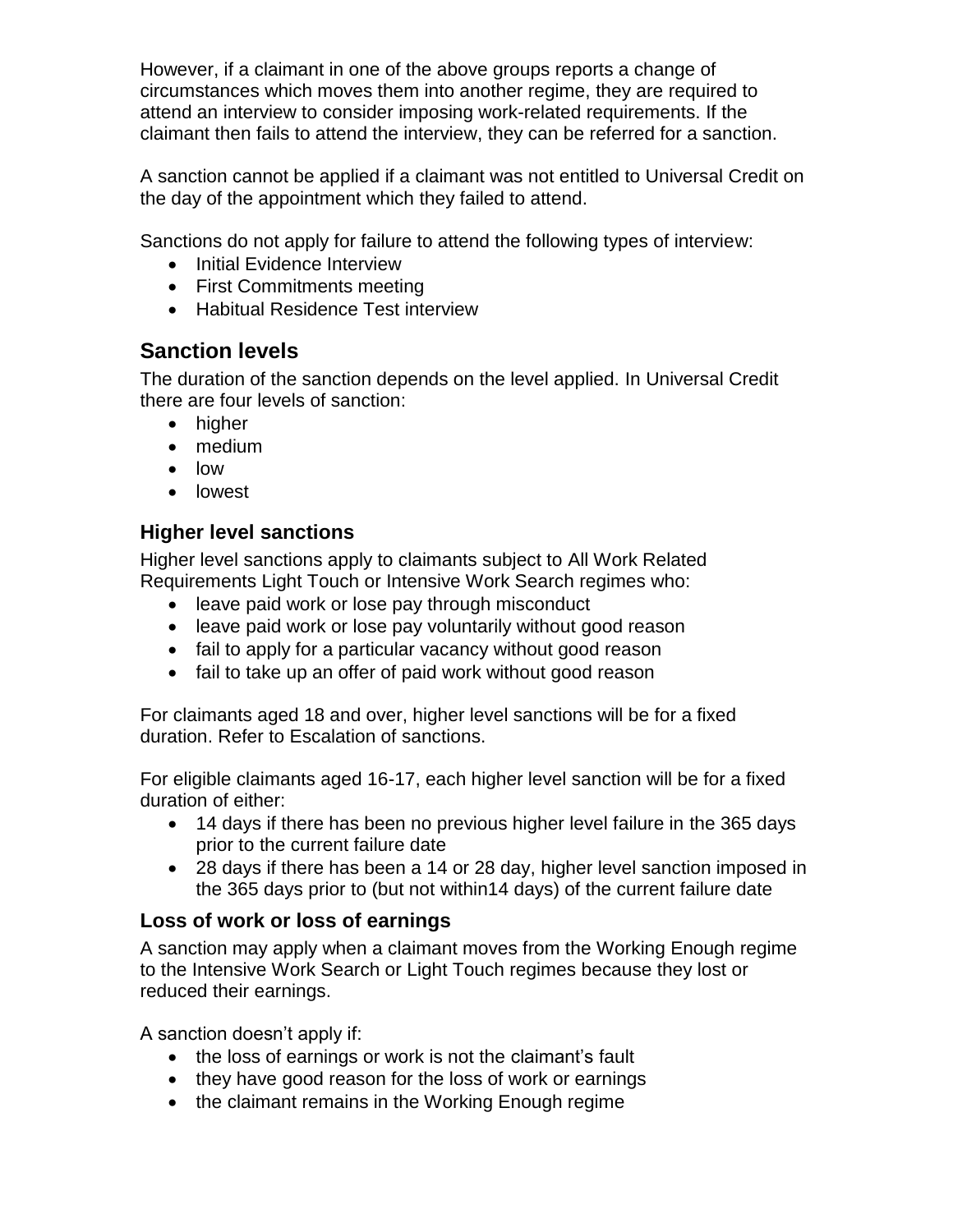Sanctions do not apply to claimants who are gainfully self-employed and give up paid work or lose pay - they lose their self-employed status instead.

#### **Pre-claim failures**

A pre-claim failure happens when the date of failure is before the date of the Universal Credit claim.

They apply to higher level failures only - for example, the loss of a job because of misconduct or voluntarily leaving a job for no good reason prior to their claim for Universal Credit.

Sanctions for misconduct (in cases where there is a pre-claim failure) only apply when they relate to the claimants last period of employment before the Universal Claim is made.

The sanction length reduces for each day between the date of failure and the date of claim.

A pre-claim failure cannot be used to escalate any later higher level sanction. Refer to Escalation of sanctions.

A pre-claim failure can only escalate if there is a previous higher level sanction within 365 days of this failure - but not if this is within 14 days and was not a preclaim failure.

Refer to ADM sanction failure reason summary below.

### <span id="page-3-0"></span>**Medium level sanctions**

Medium level sanctions apply to claimants subject to All Work Related Requirements or Intensive Work Search and who without good reason fail to:

- undertake all reasonable work search action
- be available and willing to immediately take up paid work, more work or better paid work

For claimants aged 18 and over, medium level sanctions will be for a fixed duration. Refer to Escalation of sanctions.

For eligible claimants aged 16-17, each medium level sanction will be for a fixed duration of either:

- 7 days if there is no previous medium level failure in the 365 days before the current failure date
- <span id="page-3-1"></span> 14 days if there has already been a 7 or 14-day medium level sanction applied for a failure within the 365 days (but not within14 days) of the current failure date

Refer to ADM sanction failure reason summary [b](https://intranet.dwp.gov.uk/#ADM sanction)elow.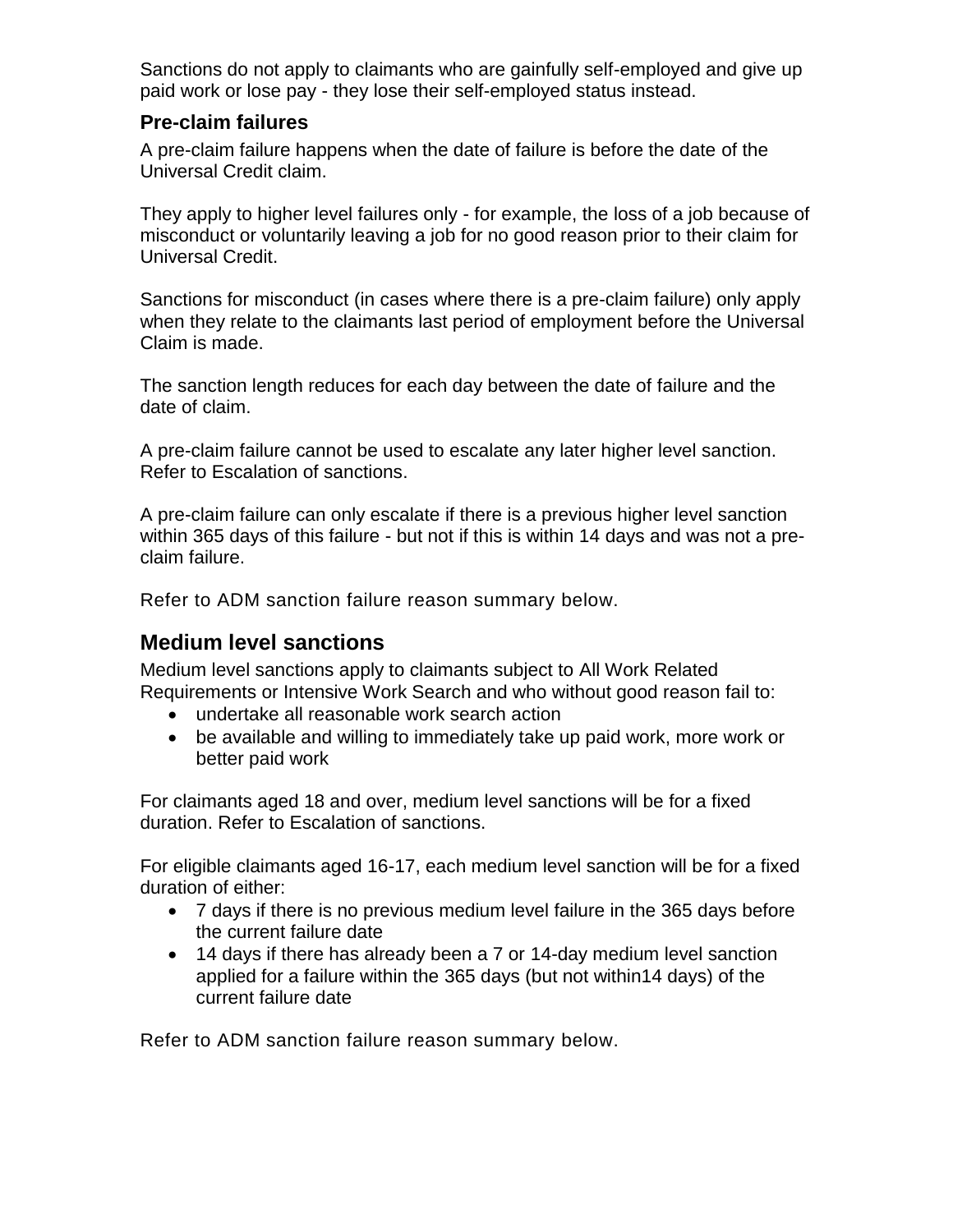# **Low-level sanctions**

Low-level sanctions apply to claimants subject to All Work Related Requirements, Intensive Work Search and those in the Work Preparation regime.

Sanctions apply where without good reason the claimant fails to:

- undertake specified work search activity
- comply with a work preparation requirement
- comply with a Work Focused or Work Search Interview requirement

There are two parts to a low-level sanction - an open-ended part and a fixed period. This fixed period makes certain that the sanction has an impact, even when the claimant complies straightaway.

For eligible 16 and 17 year olds, the fixed period is only ever for 7 days - but it does not apply for the first failure (or within 14 days) of the most recent failure.

For claimants aged 18 and over, refer to Escalation of sanctions.

Refer also to Preventing multiple sanction referrals and Failure to attend with good reason which includes an explanation of the circumstances when good reason cannot be accepted.

### <span id="page-4-0"></span>**Lowest level sanctions**

Lowest level sanctions apply to claimants subject to the Work Focused Interview group who without good reason fail to attend or participate in a Work Focused Interview.

Lowest level sanctions are only open-ended and not a fixed period. Refer also to Preventing multiple sanction referrals and Failure to attend with good reason.

Refer to the ADM sanction failure reason summary below.

### <span id="page-4-1"></span>**ADM sanction failure reason summary**

The table below has three columns. The first column shows the sanction rate, the second shows the failure reason and the third column indicates the relevant 'todo'.

| Level | <b>Failure Reason</b>                                                                                                                                                             | <b>To-Do</b>                                                                      |
|-------|-----------------------------------------------------------------------------------------------------------------------------------------------------------------------------------|-----------------------------------------------------------------------------------|
| High  | Leaves paid work through<br>misconduct.<br>Loses pay through misconduct.<br>Leaves paid work voluntarily<br>without good reason.<br>Loses pay voluntarily without<br>good reason. | <b>Refer to Decision Maker</b><br>(Leaving<br>Voluntarily/Misconduct/Lost<br>Pay) |
|       | Fails to apply for a particular<br>vacancy without good reason.<br>Fails to take up an offer of paid<br>work without good reason.                                                 | <b>Refer to Decision Maker</b><br>(Failure to apply or take up<br>work)           |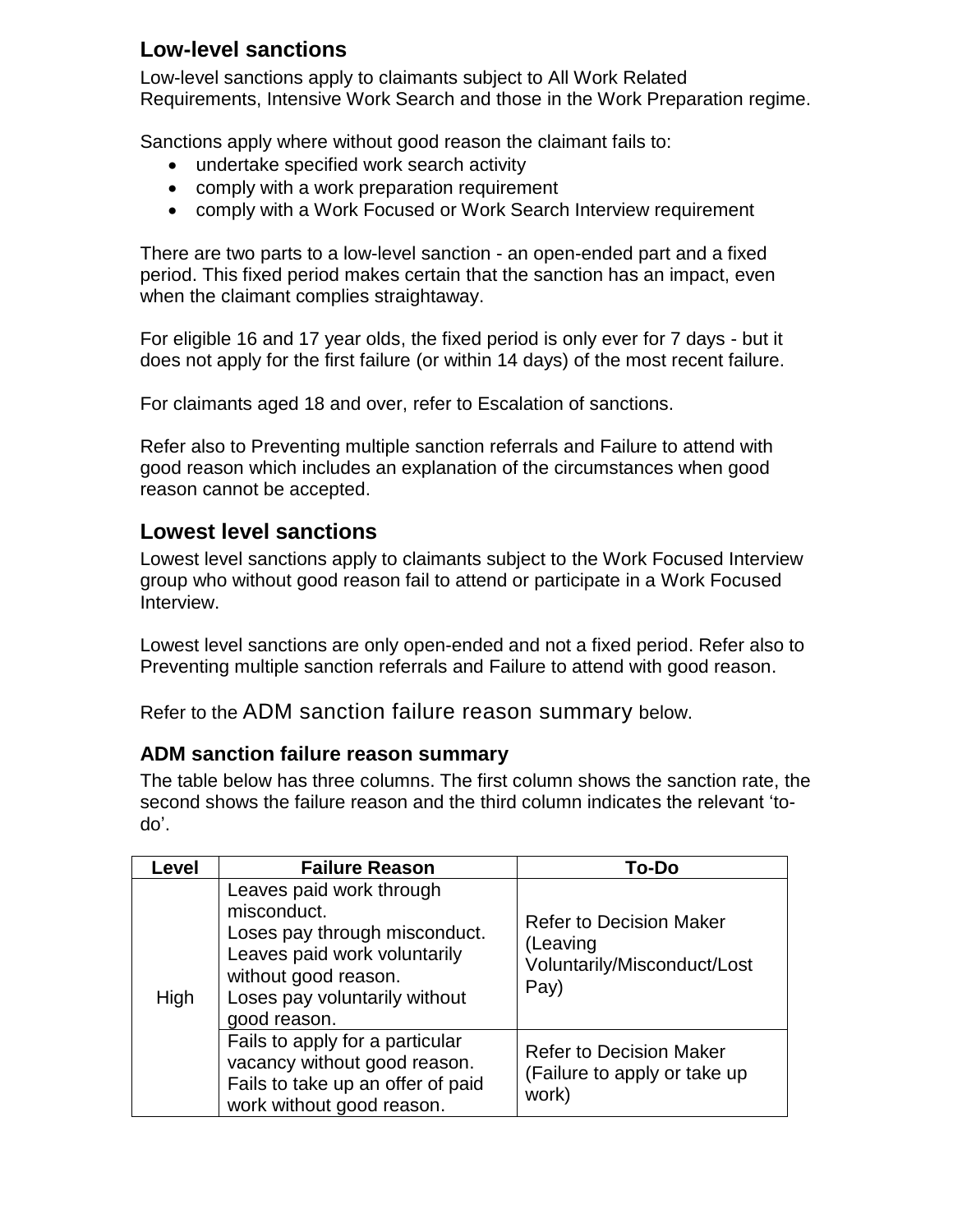|               | Fails to undertake all reasonable<br>work search action.                                                                                                                                                                                                                                                                                                                                                                                                                                                                   | <b>Refer to Decision Maker</b><br>(Failure to Search for Work)                 |
|---------------|----------------------------------------------------------------------------------------------------------------------------------------------------------------------------------------------------------------------------------------------------------------------------------------------------------------------------------------------------------------------------------------------------------------------------------------------------------------------------------------------------------------------------|--------------------------------------------------------------------------------|
| <b>Medium</b> | Fails to be available and willing to<br>take up paid work immediately (or<br>more paid work, or better paid<br>work).                                                                                                                                                                                                                                                                                                                                                                                                      | <b>Refer to Decision Maker</b><br>(Failure to be available to take<br>up work) |
|               | Fails to comply with a Work<br><b>Focused or Work Search</b><br>Interview requirement.<br>Fails to comply with a Work<br><b>Focused or Work Search</b><br>Interview requirement (self-<br>employed).                                                                                                                                                                                                                                                                                                                       | <b>Refer to Decision Maker (Fail</b><br>to Attend)                             |
| Low           | Fails to undertake mandatory<br>work activity with no good reason.<br>Fails to comply with a work<br>preparation requirement.<br>Fails to undertake specific work<br>search activity (covers many<br>different requirements, see ADM<br>for definition of failing to comply<br>and examples).<br>Fails to comply with a<br>requirement to report specified<br>changes in circumstances<br>relevant to work-related<br>requirements.<br>Fails to comply with a<br>requirement to provide evidence<br>or confirm compliance. | <b>Refer to Decision Maker</b><br>(Failure to Participate or<br>Comply)        |
|               | Fails to comply with a<br>requirement to report specified<br>changes in circumstances<br>relevant to work-related<br>requirements (lowest).                                                                                                                                                                                                                                                                                                                                                                                | <b>Refer to Decision Maker</b><br>(Failure to Participate or<br>Comply)        |
| <b>Lowest</b> | Fails to comply with a<br>requirement to provide evidence<br>or confirm compliance (lowest).                                                                                                                                                                                                                                                                                                                                                                                                                               | <b>Refer to Decision Maker</b><br>(Failure to Participate or<br>Comply)        |
|               | Fails to attend in Work Focused<br><b>Interview (Work Focused</b><br>Interview group only).                                                                                                                                                                                                                                                                                                                                                                                                                                | <b>Refer to Decision Maker (Fail</b><br>to Attend)                             |
|               | Fails to participate in a Work<br><b>Focused Interview (Work</b><br>Focused Interview group only).                                                                                                                                                                                                                                                                                                                                                                                                                         | <b>Refer to Decision Maker (Fail</b><br>to Attend)                             |

# <span id="page-5-0"></span>**Multiple open-ended sanctions**

If a claimant fails to attend a mandatory appointment and then fails to attend a rebooked appointment of the same type, no new referral is made. This is to prevent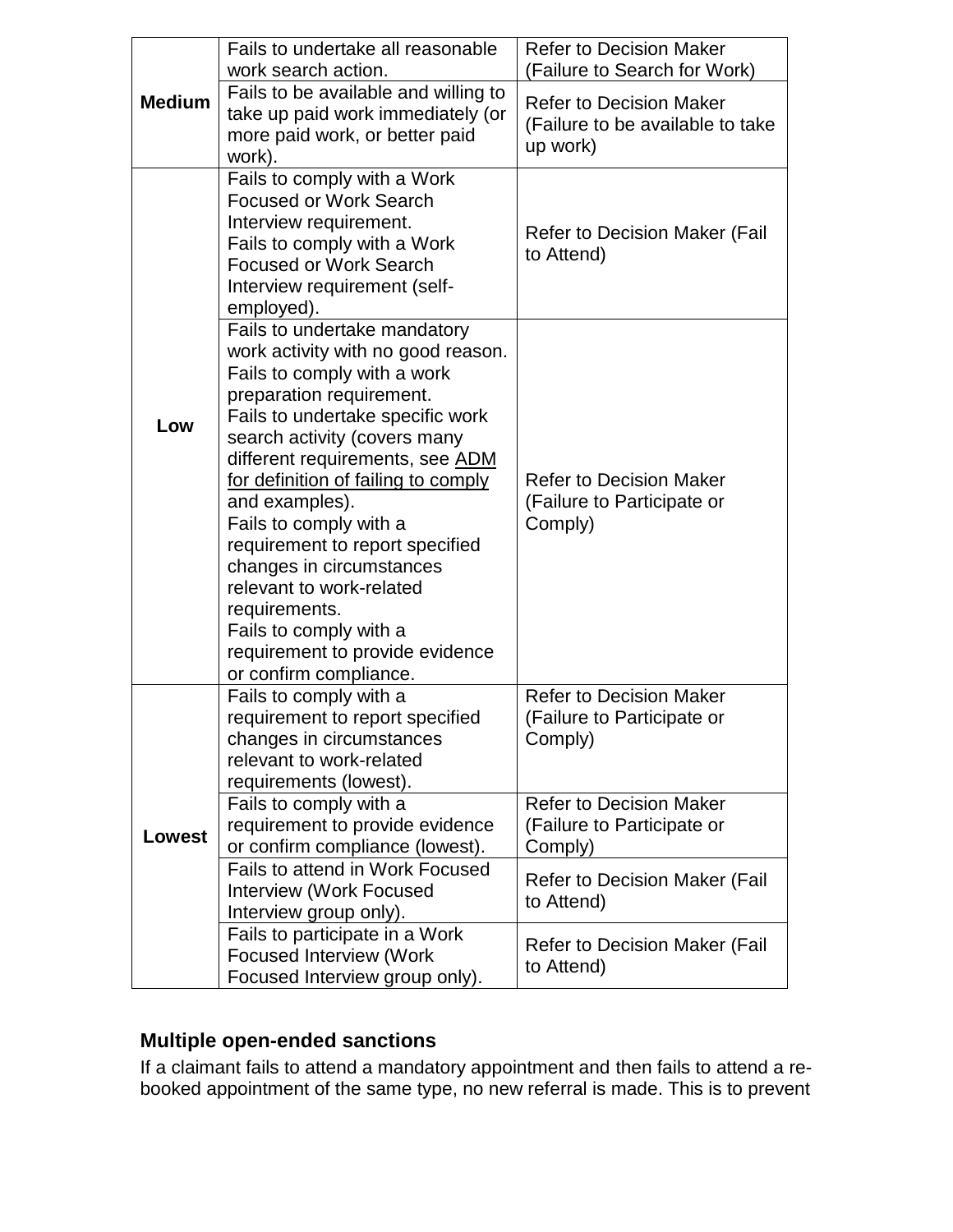multiple referrals and multiple sanctions when a claimant has not yet met the compliance condition for the first failure.

The sanction for the original failure will remain in place until the claimant complies or is no longer required to comply.

#### <span id="page-6-0"></span>**Good reason**

A claimant must be given the chance to explain why they have not complied with any set requirements that can lead to a sanction.

There is no definitive or legally prescribed list as to what circumstances may amount to good reason when considering the failure to meet a requirement and imposing a sanction.

#### **When good reason cannot be accepted**

Good reason is not considered when a claimant ceases paid work or loses pay through misconduct.

However, the claimant will have the opportunity to provide facts and evidence which will be considered by the Decision Maker along with any evidence provided by the employer to determine if there has been a failure and whether a sanction is appropriate.

#### **Compliance condition**

A compliance condition is the action a claimant must take to stop the open-ended part of the sanction - low and lowest sanctions.

The compliance condition will usually be the original requirement agreed by the claimant or a new requirement where the original is no longer appropriate. These may include:

- meeting the actual agreed requirement for example, updating a CV or registering with an employment agency
- booking and attending an appointment for a Work Focused Interview or other interview
- any reasonable, appropriate and achievable work-related activity as specified

The open-ended part of a sanction will end when the claimant meets the compliance condition by undertaking the activity.

It is important that the compliance condition is clearly explained when the requirement is set so that if the claimant fails to comply, they know what they must do immediately to stop the open-ended part of a sanction building-up.

If the sanction failure was failure to attend, the compliance condition is to re-book and attend the appointment.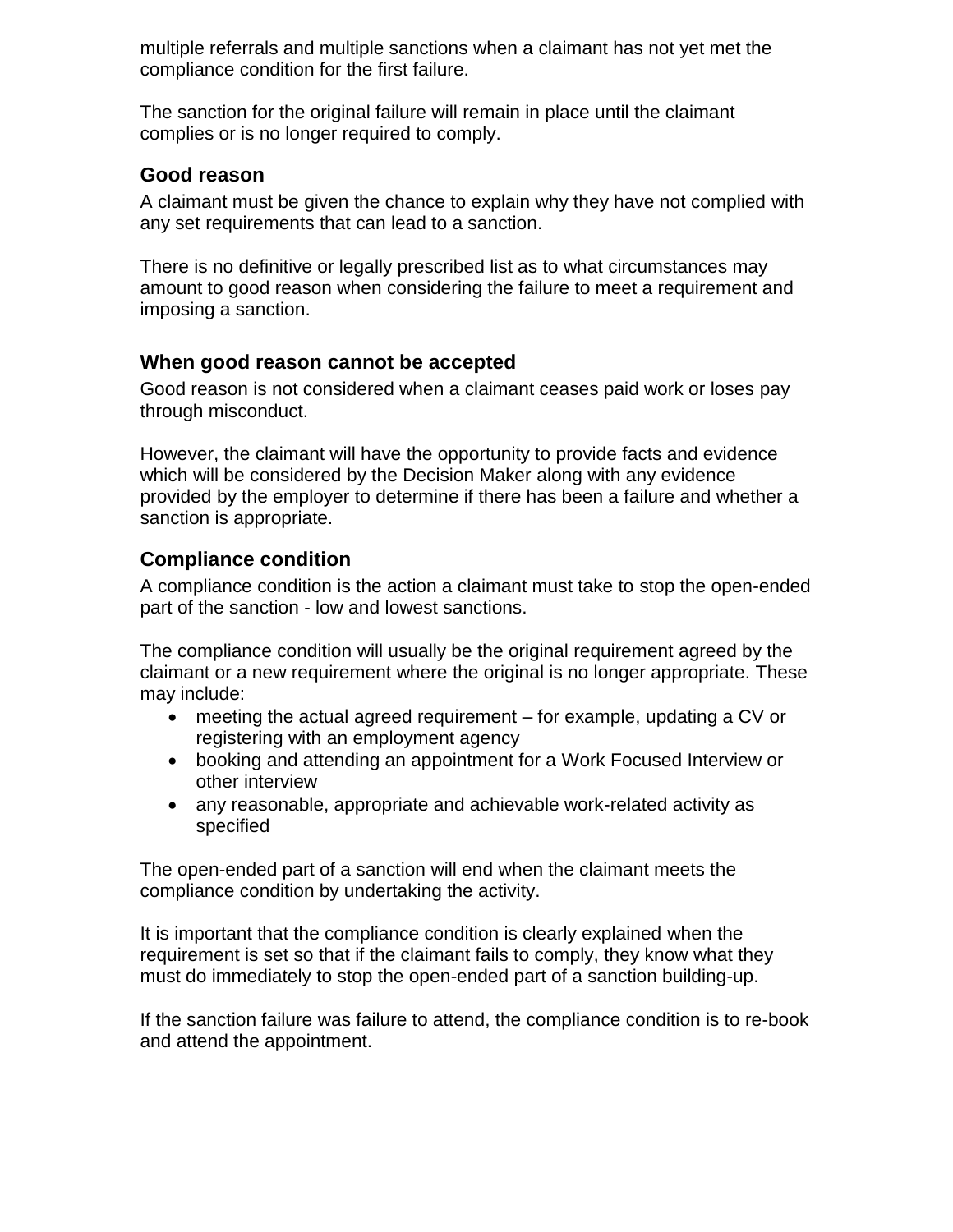If the claimant cannot be seen on the same day, the open-ended period comes to an end the day before they contact the Service - provided they attend the rearranged appointment on the correct day.

If the claimant is in prison, the compliance date is the day before the date the claimant entered prison.

#### **How open-ended sanctions are calculated**

Open ended sanctions run for a period equal to the number of days from the date of the failure until:

- the day before the date the claimant meets a compliance condition
- the day before the date the claimant moves to the No Work Related Requirements regime or Working Enough regime
- the day before the date the claimant is no longer required to undertake a particular work preparation requirement
- the date the claim ends if the award is terminated (other than by reason of the claimant ceasing to be or becoming a member of a couple)
- the day before the date of the claimant's death

### **After the open-ended sanction is applied**

If an open-ended sanction is applied, staff must use every opportunity to encourage the claimant to attend the appointment they missed in order to stop the sanction.

If contact is made, ensure the claimant understands why they have been sanctioned as well as how to bring it to an end. Advise the claimant on the availability of a Recoverable Hardship Payment once they have complied.

If the claim is open, the claimant must be contacted and encouraged to engage where they have not made contact within 6 weeks. Staff must routinely check their caseload to identify these claimants.

Staff must be satisfied that once a claimant has complied or the claim has been closed, the open-ended sanction is ended correctly and on time.

For 'failure to attend' sanctions, date of compliance will be the date the claimant makes contact with a DWP agent or contracted telephone agents to rebook a missed appointment, provided they attend and participate in the rebooked appointment. Contracted telephone agents will contact the work coach to rebook the appointment.

## <span id="page-7-0"></span>**Escalation of sanctions**

Escalation of a sanction is an increase in the length of a sanction.

Sanctions only escalate when there is a previous sanction at the same level higher, medium or low.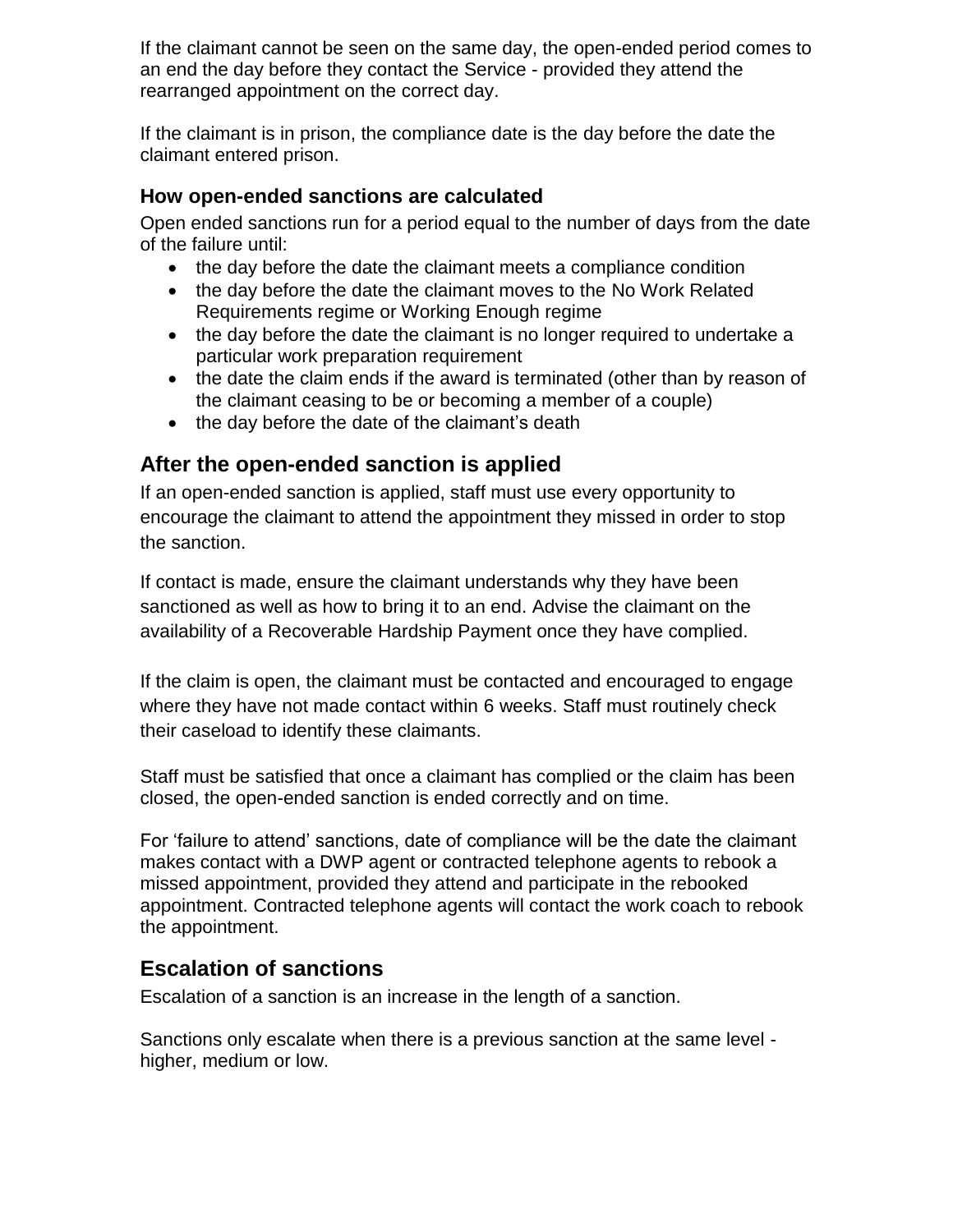The date the claimant failed to take the required action is used to work out whether a sanction escalates. The current sanction will escalate when all of the following apply to the earlier sanction. The earlier sanction is:

- within 365 days of the current sanctionable failure
- not within 14 days of the date of the current sanctionable failure
- not a pre-claim failure

#### **Sanction duration**

The tables below show the sanction level against the number of failures with notes in the final row.

<span id="page-8-0"></span>

|               | 1st failure                                                                          | 2nd failure                                                                     | 3rd or following<br>failure                                                     |
|---------------|--------------------------------------------------------------------------------------|---------------------------------------------------------------------------------|---------------------------------------------------------------------------------|
| Low           | Open-ended<br>period, ending the<br>day before<br>compliance is<br>met, plus 7 days. | Open-ended period,<br>ending the day<br>before compliance<br>met, plus 14 days. | Open-ended period,<br>ending the day before<br>compliance met, plus<br>28 days. |
| <b>Medium</b> | 28 days                                                                              | 91 days                                                                         | 91 days                                                                         |
| Notes:        |                                                                                      |                                                                                 |                                                                                 |

The sanction durations for 16-17 year olds are different from the above. Refer to each sanction level section for details.

|                                                                                                                                      | 1st failure | 2nd and any subsequent failure |
|--------------------------------------------------------------------------------------------------------------------------------------|-------------|--------------------------------|
| <b>Higher</b>                                                                                                                        | 91 days     | 182 days                       |
| Notes: The sanction durations for 16-17 year olds are different from the above.<br>Refer to each sanction level section for details. |             |                                |

A pre-claim failure cannot be used to escalate any later higher level sanction.

## **Total Outstanding Reduction Period**

When a claimant has more than 1 sanction, the sanction periods run one after the other up to a maximum of 1,095 days.

The Total Outstanding Reduction Period (TORP) is limited to 1,095 days. If a new sanction is added and it takes the TORP over 1,095 days, the sanction duration is reduced to ensure the TORP does not exceed 1,095 days.

The Universal Credit award is reduced until all sanction days applied on the claimant are served.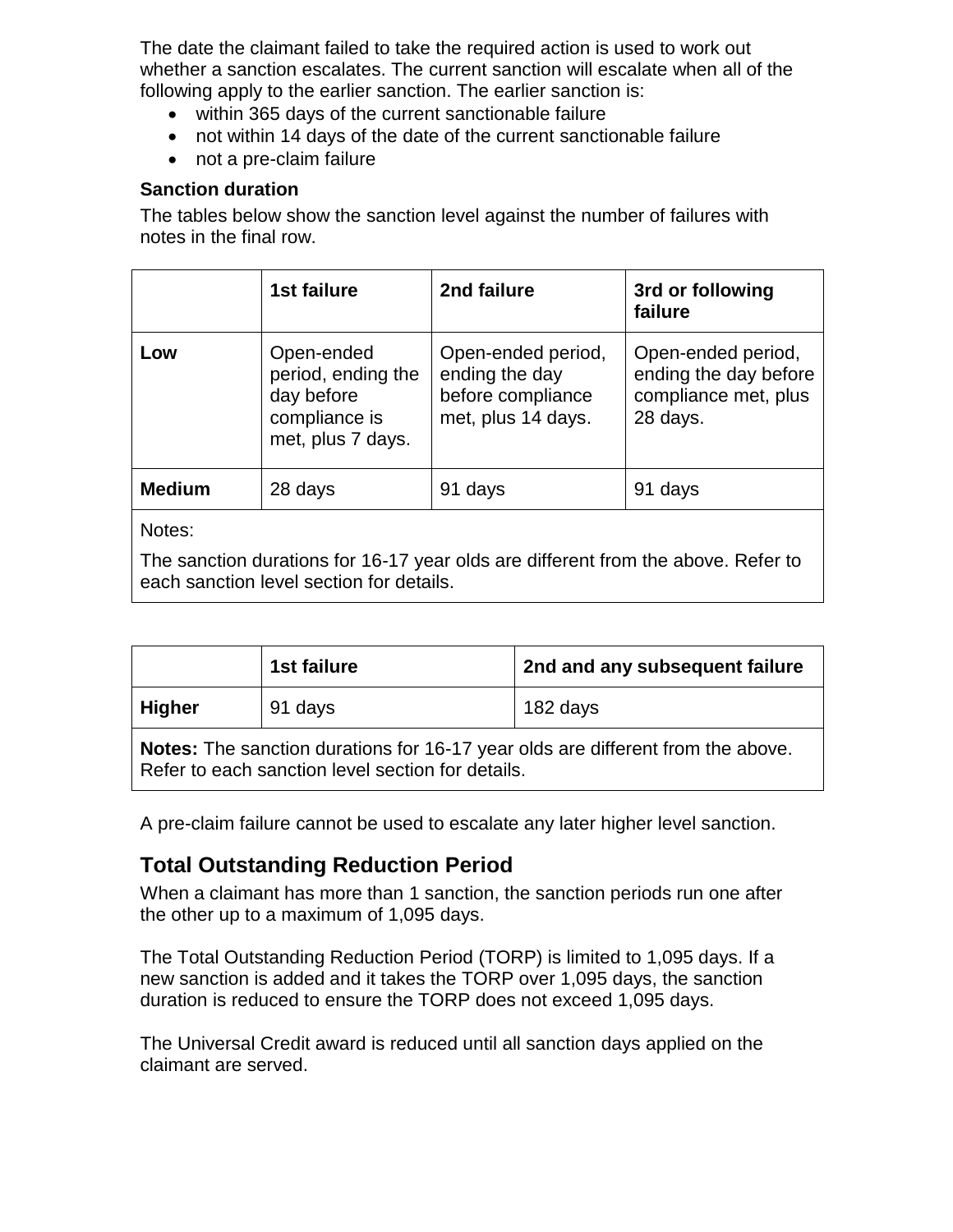If a new claim is made and the TORP is incomplete, it will continue to countdown in the new award. This ensures that a claimant cannot avoid a sanction by ending their award and then re-claiming. This also applies if New Style Jobseekers Allowance or Employment and Support Allowance is claimed.

The TORP is reduced by 1 day for each day in every assessment period that is covered by a sanction. If the claim terminates their claim and the TORP is more than zero, it continues to count down for each day after the claim termination date. This means if the claimant subsequently reclaims before the TORP has expired, they will serve that unexpired sanction in the new award.

Each member of a couple has their own TORP. Sanctions are applied for the appropriate duration and level against half of the Standard Allowance payable to the couple.

#### **Ending unexpired sanctions**

Sanctions remain in place until exhausted, unless one of the following exceptions applies The sanction will then be terminated and the TORP reduced to zero:

- the claimant (based on individual not joint claimant earnings) can prove they have been in employment at or above their Conditionality Earnings Threshold (CET) in other words - in the No Work Related Requirements group (or would be if single) for at least 6 assessment periods since their last sanctionable failure (however, the period in employment above the CET does not have to be continuous)
- a claimant in the No Work Related Requirements group (for reasons other than earnings) can prove they have had personal earnings from employment at or above an amount equivalent to 16 hours at the National Minimum Wage or National Living Wage for at least 6 assessment periods since their last sanctionable failure (however, the period in employment above the fixed level does not need to be continuous)
- the claimant is assessed or treated as having both a limited capability for work and a limited capability for work or work-related activity - sanctions will remain in place whilst the claimant awaits the Work Capability Assessment outcome
- the claimant dies

## **Daily reduction amount**

The daily reduction amount is based on the Standard Allowance for each category of claimant using the following formula:

(standard allowance x 12 divided by 365) x percentage rate (refer to the table below) with the result rounded down to the nearest 10p.

#### **Percentage rates depend on the claimant's circumstances**

The table below shows the circumstances and percentage rates in columns and the sanction levels or age range in rows.

|                 | Higher, medium or low   Single claimant aged 18 or   100% |  |
|-----------------|-----------------------------------------------------------|--|
| level sanctions | over                                                      |  |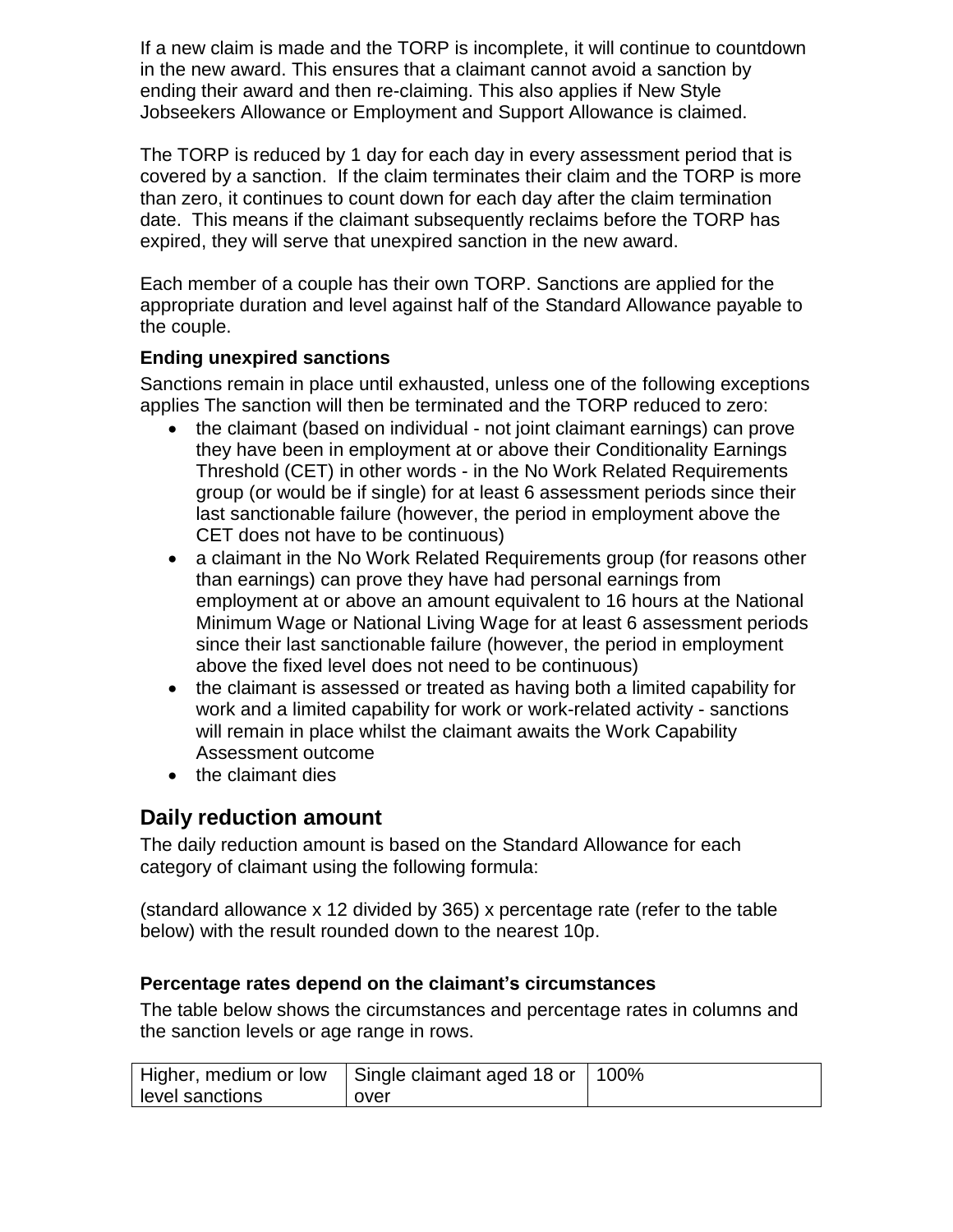|                 | Joint claimants where both<br>are 18 or over and both<br>are sanctioned | 100% |
|-----------------|-------------------------------------------------------------------------|------|
|                 | Joint claimants where both<br>are 18 or over and one is<br>sanctioned   | 50%  |
| Lowest level    | Single claimant aged 18 or<br>over                                      | 40%  |
|                 | Joint claimants where both<br>are 18 or over and both<br>are sanctioned | 40%  |
|                 | Joint claimants where both<br>are 18 or over and one is<br>sanctioned   | 20%  |
| 16/17 year olds | Single claimant                                                         | 40%  |
|                 | Joint claimants where both<br>are sanctioned                            | 40%  |
|                 | Joint claimants where one<br>is sanctioned                              | 20%  |

The reduction will take effect from the first day of the assessment period in which the adverse decision is made.

Refer to the Monthly rates for the sanction amounts.

#### **Change to the daily amount – child care responsibilities**

For a claimant with an outstanding sanction who moves into the No Work Related Requirements regime due to childcare responsibilities, the sanction reduction rate changes to 40% of their Standard Allowance. This includes claimants:

- who become the responsible carer for a child under 1
- who are pregnant and are within 11 weeks or less before (or 15 weeks after) their expected week of confinement
- who are an adoptive parent or responsible foster parent of a child under 1

### **Earnings Taper**

If a claimant receives less than the Standard Allowance, the daily sanction amount is still calculated as if they were in receipt of the full Standard Allowance.

The reduction amount may reduce the Universal Credit award to zero but the claim will not be closed.

### <span id="page-10-0"></span>**Ending a low or lowest level sanction when a claimant moves conditionality regime**

When the sanction is low or lowest level, the claimant is treated as having complied at the point they move to the following regimes:

- No Work Related Requirements
- Working Enough